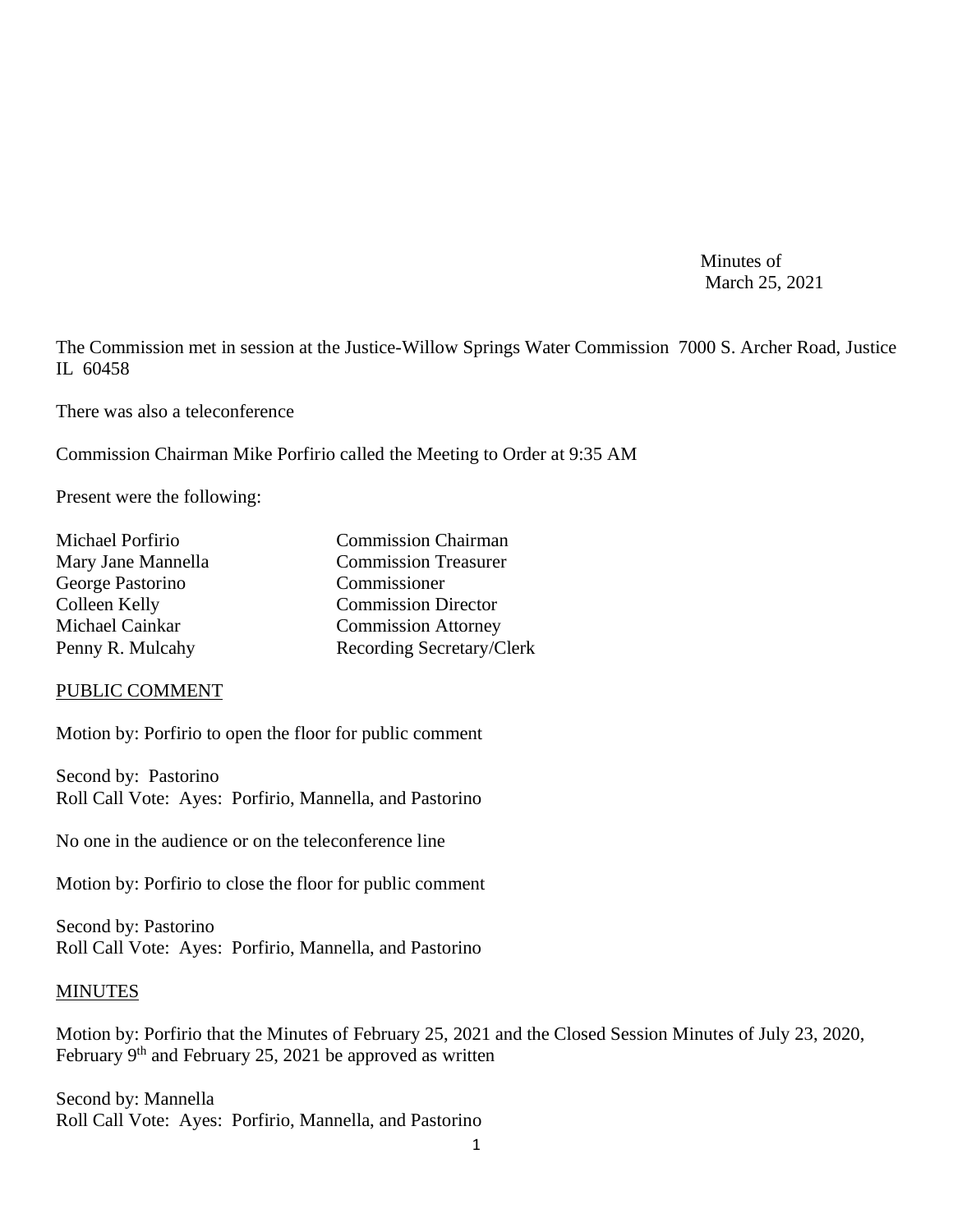# FINANCIAL

1) Invoices paid from February 20, 2021 to March 17, 2021

File: Invoices Paid

Motion by: Porfirio to approve invoices for the total amount of \$126,793.80

Second by: Pastorino Roll Call Vote: Ayes: Porfirio, Mannella, and Pastorino

2) Cash in Banks All Accounts for February 2021

Director Kelly reported the CD that matured was deposit in the Fifth Third Securities, this will be reflected in March at a Blended Yield of .43%

File: Cash in Bank

3) 2021 February Budget

File: 2021 Budget

## COMMISSIONER'S REPORT

• No Report

## ENGINEERING

3A) Update on Watermain Projects

Commission Engineer John Hoefferle did not attend meeting, a report was sent to the Commission and is attached to minutes.

Director Kelly reported the Cronin Avenue Watermain Project has a tentative start date week of April 5, 2021.

The Vinewood Avenue Watermain Project is close to being finalized and should go out to bid soon.

IDOT project on 79th St and 86th Ave the 54" storm sewer washed away with all of the melt. Director Kelly also reported this is now considered an emergency and there will be no issue in getting a permit from the EPA.

## EXECUTIVE DIRECTOR'S REPORT

• Willow Yard

Director Kelly stated she had received a complaint that the Willow Yard at German Church and Willow Springs Road was unsightly. The yard holds spoils, stone, and machinery, she had spoken to Keith at Willow Springs public works he had put up a privacy fence, he agreed that if the Commission bought the fencing, he would put it up. The Commission purchased the fencing and he installed it.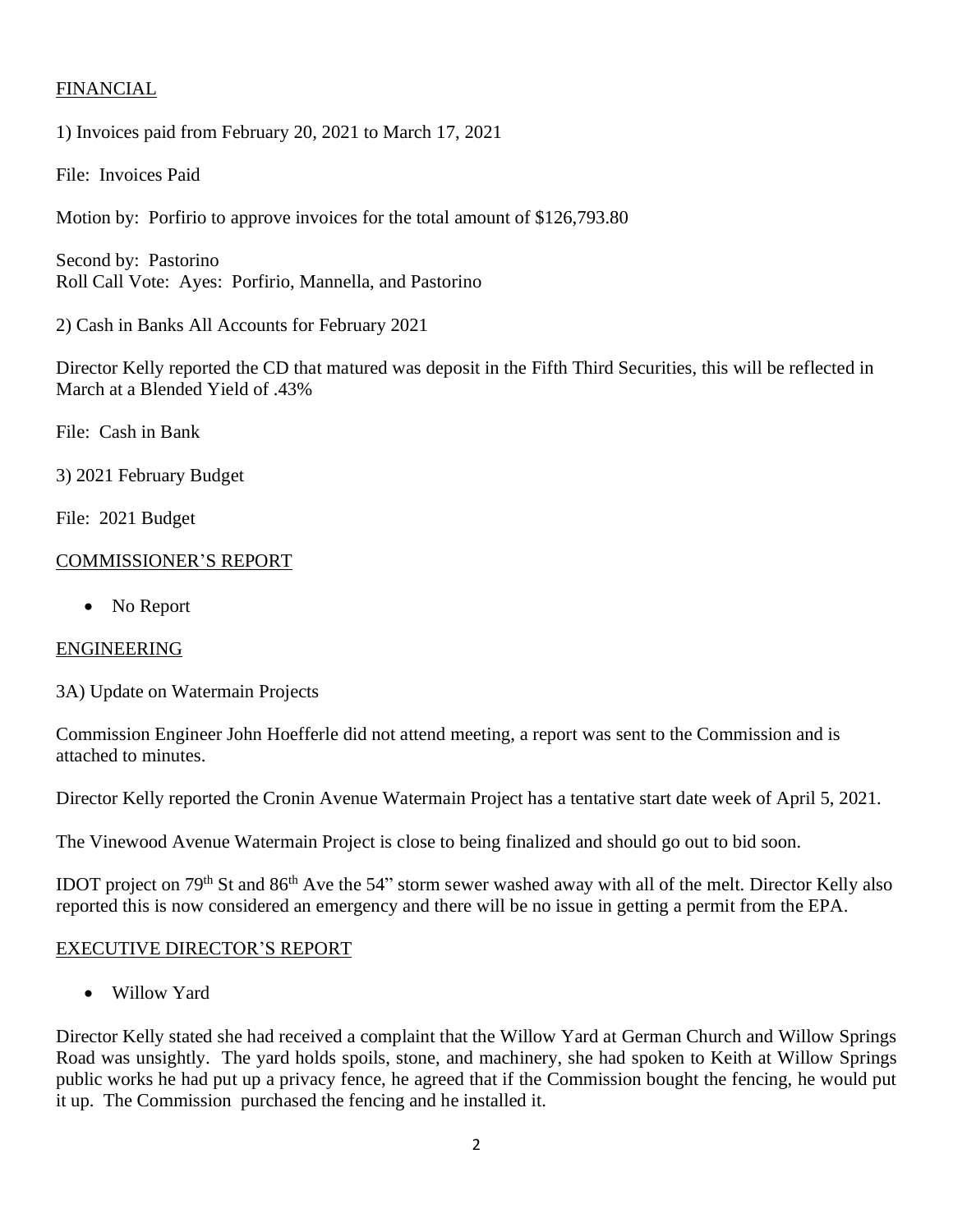• Surplus Project

Director Kelly reported the tentative start date to inspect the high tank is May 27<sup>th</sup>, Commissioner Pastorino stated he had contacted the Forest Preserve and is waiting to hear back.

The Director received the contract for the hydrant painting and has forwarded contract to Attorney Cainkar for review, for tentative start in April.

The meter program is moving along with a tentative start date of June  $1<sup>st</sup>$ .

• Dump Truck

Director Kelly reported the field staff with John DeHaan taking the lead converted the F-250 pick up to a dump truck for the cost of \$1,300.00

• Village of Justice Payment

Director Kelly report the Village of Justice has been paid in full for the 83<sup>rd</sup> St Project

4) Letter read dated February 26, 2021 from Andrea Cheng, acting Commission, City of Chicago to Director Colleen Kelly

# Re: 2021 Water Rates

Director Kelly reported the City of Chicago will be raising their rates 1.1%, will be .20 per 1,000 gallons, it will cost the Commission approximately \$200,000.00. Director Kelly will do a rate report and will forward to the Commissioners.

File: City of Chicago

5) E-mail read dated from Guy Panarici, Payroc to Penny Mulcahy

Re: E-pay Rates

Office Manager Penny Mulcahy reported that Payroc does accept check payments along with credit card payments.

Commissioner Manella stated the customers should have an option to check payments as well as Paypal. Per the Board the Commission will accept online check payments and Director Kelly will look into Paypal.

File: Payroc

# LEGAL

6) Letter read dated March 9, 2021 from Commission Attorney Michael Cainkar to Endeavor Assets LLC

Re: 8646 Roberts Road – Justice-Willow Springs Water Commission

File: Customer Account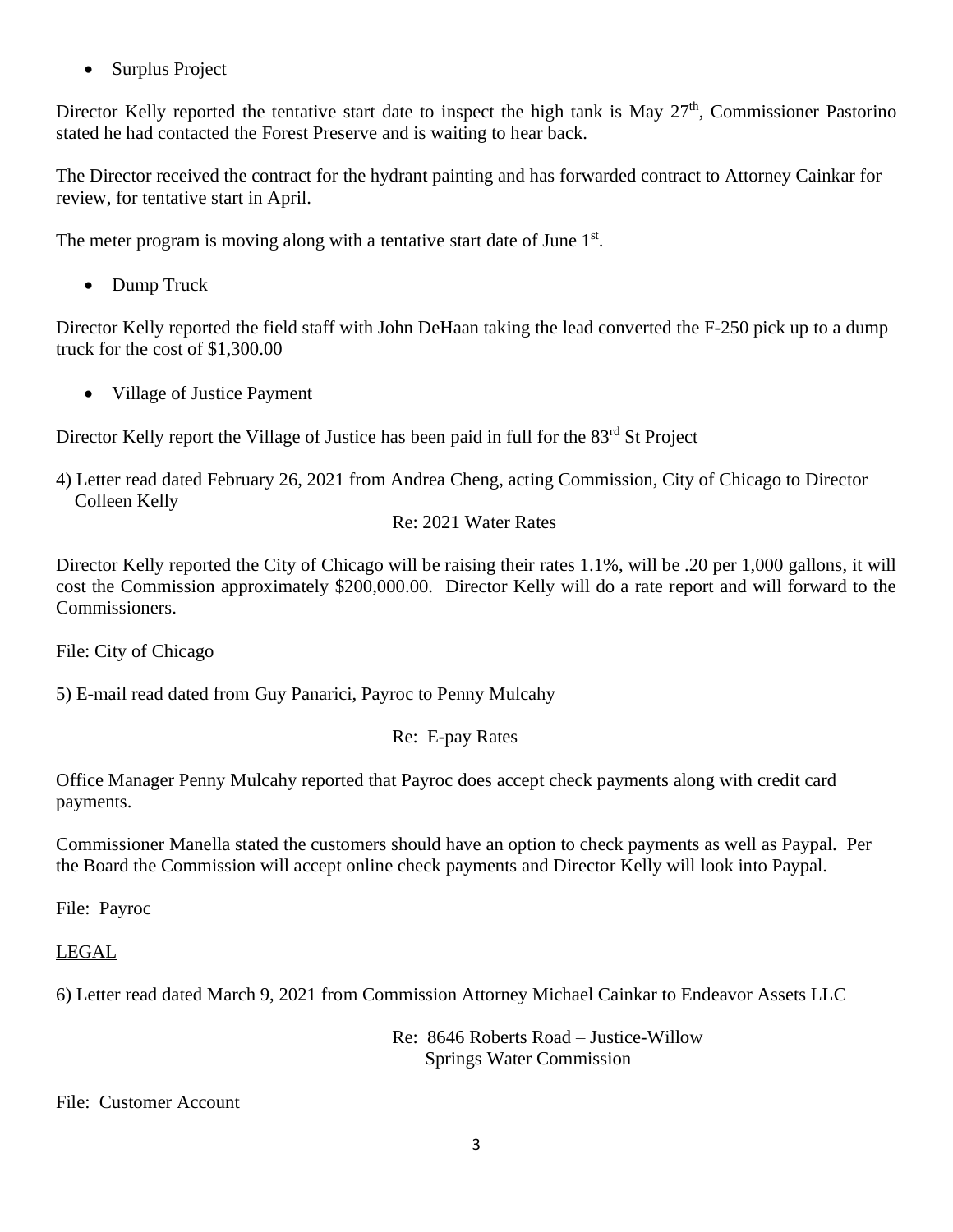7) Letter read received March 21, 2021 from Vishal Thakkar, Managing Member, Endeavor Assets LLC to the Commission Board Members

> Re: 8646 S. Roberts Road, Justice Water Leakage Due to Frozen Pipe

After Board Discussion it was decided not to give customer an adjustment on his bill

File: Customer Account

Attorney Cainkar sent the owner of Plaza on 83<sup>rd</sup> and 88<sup>th</sup> Ave a letter regarding meter changes. Director Kelly stated that Zeitz Mechanical had given a price for labor only with an approximate price range from \$2,600 to \$3,400.00.

### CUSTOMER / COMMUNITY MATTERS

• Board Discussion and Possible Action on the Following:

8) Letter read dated February 20, 2021 from the Willow Springs Lions Club to the Commission

Re: Donation

Motion by: Mannella to approve a Full-Page Ad in the Willow Springs Lions Club Directory for the amount of \$100.00

Second by: Porfirio Roll Call Vote: Ayes: Porfirio, Mannella, and Pastorino

9) E-mail read dated March 22, 2021 from Susan Paulsen, Engie for Cintas Corporation to Penny Mulcahy

### Re: Penalty Removal \$712.24

After Board discussion it was decided to waive the penalty if they sign up for Automatic Payment

File: Customer Account

### PERSONNEL MATTERS

• No Discussion

#### OLD BUSINESS

Commissioner Mannella questioned whose responsibility is it to dig out hydrants when it snows. After discussion Attorney Cainkar was directed to look into to determine whose responsibility it is to dig out the hydrants. Director Kelly will contact Tr-State Fire Department to discuss a joint piece for the Willow Springs Newsletter to be done in the fall.